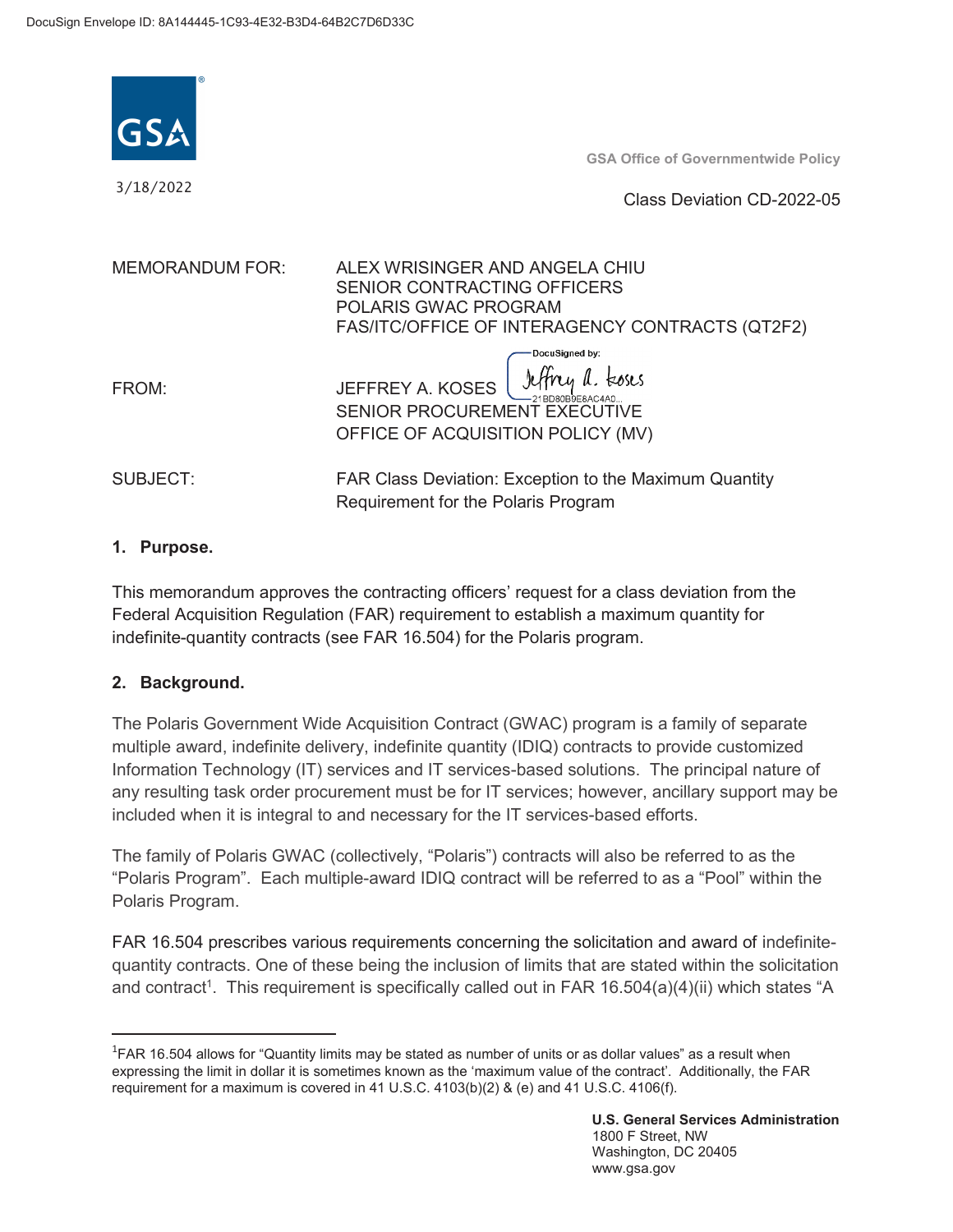maximum quantity of supplies or services the Government will acquire under the contract." solicitation and contract for an indefinite quantity must—…Specify the total minimum and Altogether, the need for this class deviation is because the intent is to solicit and subsequently award the IDIQ task order contracts without the maximum quantity required by the FAR.

The areas of the FAR that are covered by this class deviation are: 4.1005-2, 16.504, 16.505, and 52.216-22.

## **3. Authority.**

Administration Acquisition Manual (GSAM) 501.404. This class deviation is issued under the authority of FAR 1.404 and General Services

 Acquisition Council (CAAC) in accordance with FAR 1.404(a) and GSAM 501.404(a). This class deviation is issued following consultation with the Chair of the Civilian Agency

## **4. Applicability.**

This class deviation applies only to the Polaris Program.

## **5. Deviation.**

See Attachment B of this document for a line-in/line-out of the areas of the FAR being amended by this class deviation.

## **6. Conditions on Authority.**

The authority to use this class deviation is conditioned upon the Federal Acquisition Service Information Technology Category's (ITC's) use of an "on-ramping" opportunity for new contractors to enter the Polaris Program, no less often than every 3 years. Such on-ramping opportunities do not need to cover all Pools, but ITC is encouraged to consider an annual onramp, opening a different Pool each year.

## **7. Effective Date and Expiration Date.**

 This class deviation is effective immediately and remains in effect until the completion of the Polaris Program or otherwise rescinded by the SPE, whichever comes first.

## **8. Point of Contact.**

Any questions regarding this class deviation may be directed to [GSARPolicy@gsa.gov](mailto:GSARPolicy@gsa.gov).

## **Attachments** Attachment A – Deviation Request for a No-Max Qty Contract Attachment B – FAR Class Deviation Line-In/Line-Out Text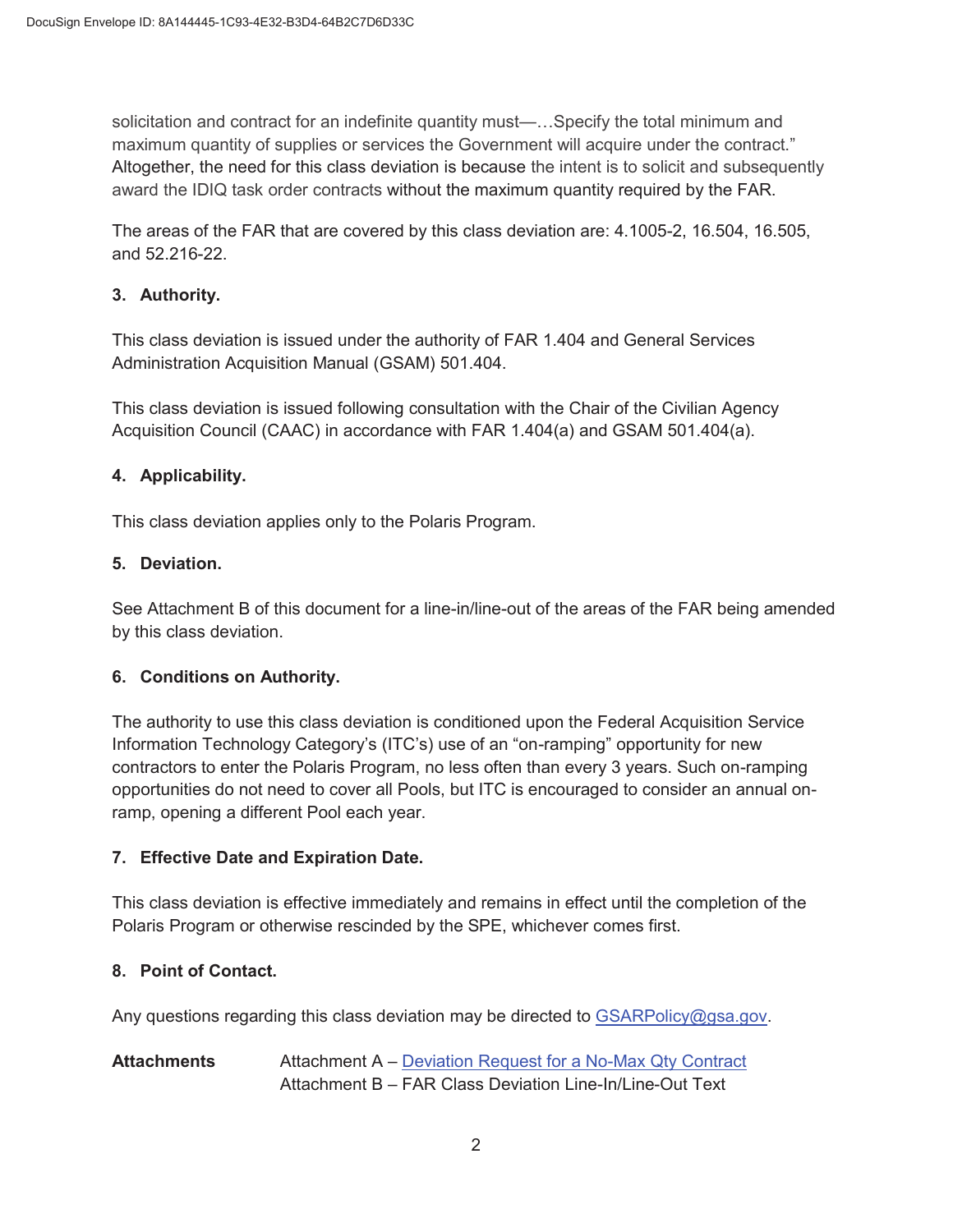# **ATTACHMENT B FAR DEVIATION LINE-IN/LINE-OUT TEXT FOR CLASS DEVIATION CD-2022-05**

### **FAR Baseline: FAC 2022-04 published on 01/30/2022**

• Additions to baseline made by deviation are indicated by **[bold text in brackets]** 

• Deletions to baseline made by deviation are indicated by strikethroughs

• Five asterisks (\* \* \* \* \*) indicate that there are no revisions between the preceding and following parts or sections

• Three asterisks (\* \* \*) indicate that there are no revisions between the material shown within a section and subsection or subsection

PART 4—ADMINISTRATIVE AND INFORMATION MATTERS

\* \* \* \* \*

Subpart 4.10—UNIFORM USE OF LINE ITEMS

\* \* \*

4.1005-2 Exceptions.

(a) Indefinite-delivery contracts—\* \* \*

 (2) *Indefinite-delivery indefinite-quantity (IDIQ) and requirements contracts*. (i) IDIQ and requirements contracts may omit the quantity at the line item level for the base award provided that the total contract minimum and maximum, or the estimate, respectively, is stated.

\* \* \*

\* \* \* \* \*

PART 16—TYPES OF CONTRACTS

\* \* \* \* \*

Subpart 16.5—INDEFINITE-DELIVERY CONTRACTS

\* \* \* \* \*

16.504 Indefinite-quantity contracts.

 $(a)$ \* \* \*

 (1) The contract must require the Government to order and the contractor to furnish at least a stated minimum quantity of supplies or services. In addition, if ordered, the contractor must furnish any additional quantities, not to exceed the stated maximum. The contracting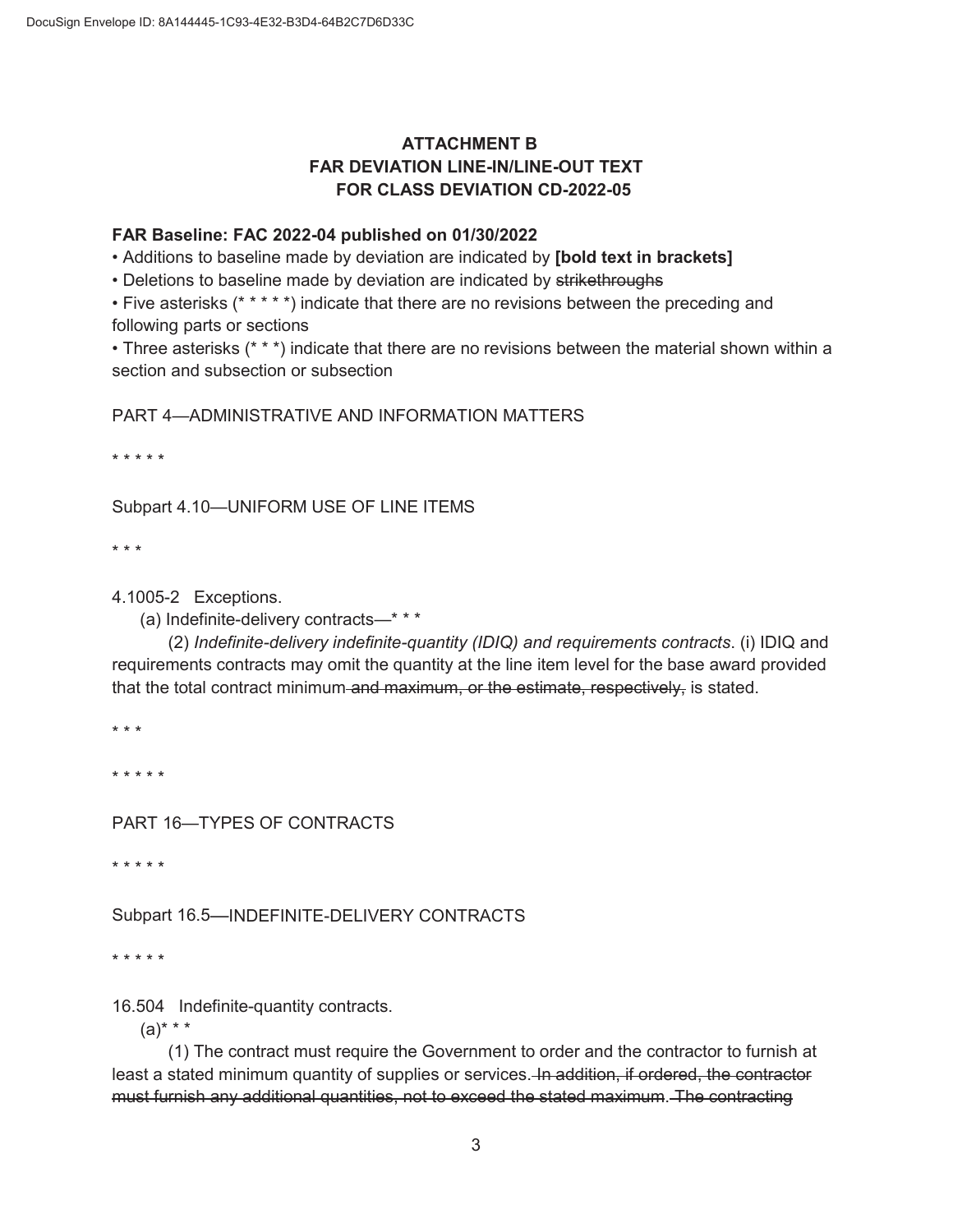officer should establish a reasonable maximum quantity based on market research, trends on recent contracts for similar supplies or services, survey of potential users, or any other rational basis.

 (2) To ensure that the contract is binding, the minimum quantity must be more than a nominal quantity, but it should not exceed the amount that the Government is fairly certain to order.

(3) The contract may also specify maximum or minimum quantities that the Government may order under each task or delivery order and the maximum that it may order during a specific period of time.

(4) A solicitation and contract for an indefinite quantity must—

(i) Specify the period of the contract, including the number of options and the period for which the Government may extend the contract under each option;

(ii) Specify the total minimum and maximum quantity of supplies or services the Government will acquire under the contract;

\* \* \* \* \*

16.505 Ordering.

 (a) General. (1) In general, the contracting officer does not synopsize orders under indefinite-delivery contracts; except see  $16.505(a)(4)$  and  $(11)$ , and  $16.505(b)(2)(ii)(D)$ .

(2) Individual orders shall clearly describe all services to be performed or supplies to be delivered so the full cost or price for the performance of the work can be established when the order is placed. Orders shall be within the scope, **[and]** issued within the period of performance, and be within the maximum value of the contract.

\* \* \*

<del>maximum value of the contract</del>; or<br>\* \* \* (10)(i) No protest under subpart 33.1 is authorized in connection with the issuance or proposed issuance of an order under a task-order contract or delivery-order contract, except— (A) A protest on the grounds that the order increases the scope, **[or]** period, or

\* \* \* \* \*

PART 52—SOLICITATION PROVISIONS AND CONTRACT CLAUSES

\* \* \* \* \*

Subpart 52.2—TEXT OF PROVISIONS AND CLAUSES

\* \* \* \* \*

 52.216-22 Indefinite Quantity. As prescribed in 16.506(e), insert the following clause:

### INDEFINITE QUANTITY (OCT 1995) **[(MAR 2022) (DEVIATION)]**